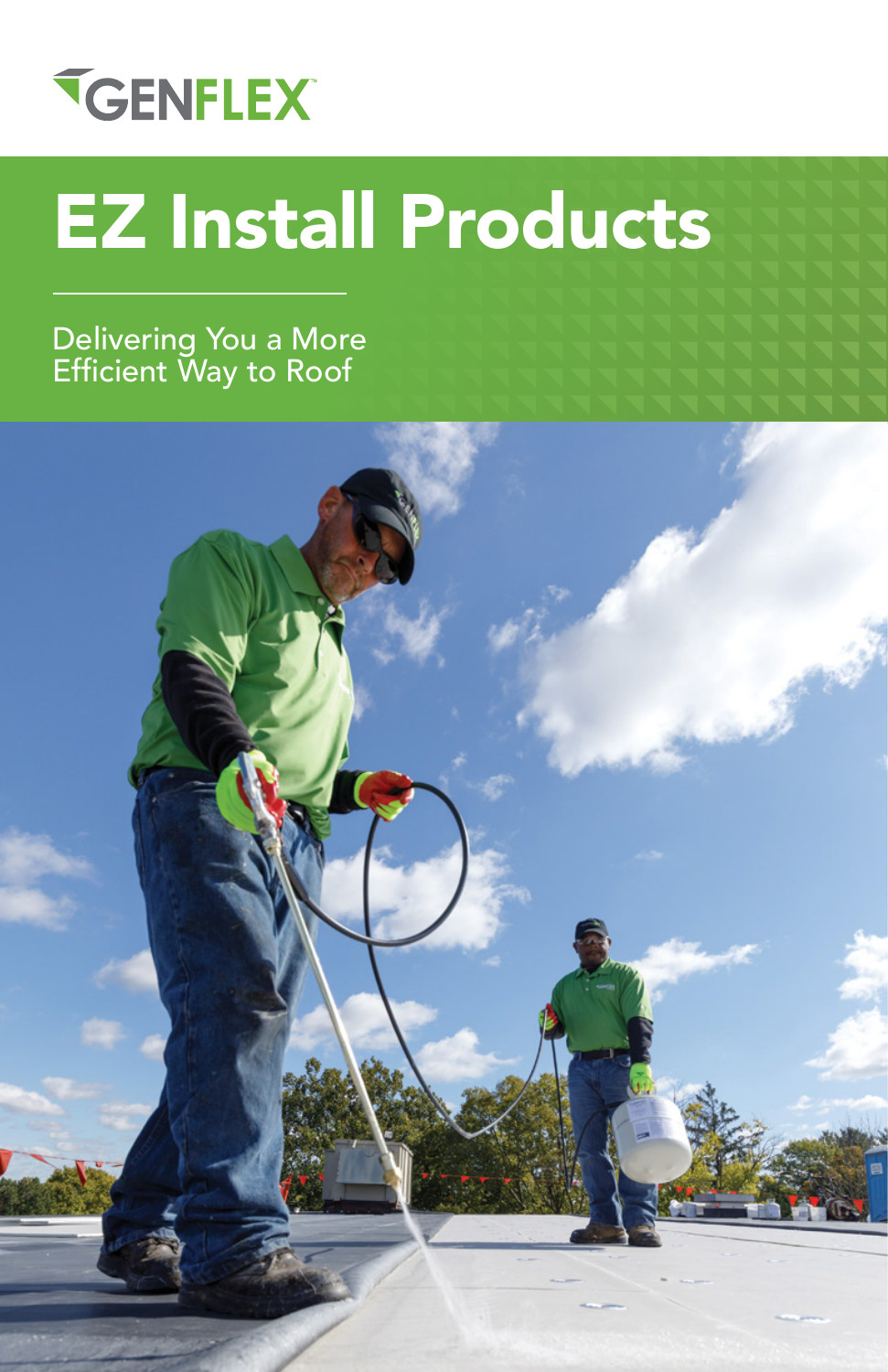GenFlex™ provides quality products that are *easy to use*, fast to install, and require minimal training for your crews.

### GENFLEX Seam2Seam™ EPDM SA

#### *Our quickest and easiest fully adhered EPDM solution.*

GenFlex Seam2Seam™ EPDM SA uses our Secure Bond™ adhesive technology across the whole membrane surface. Thisallows you to leave behind pails of bonding adhesive so you can get on and off the roof faster.\*

*\* Comparison based on GenFlex Seam2Seam EPDM SA vs. GenFlex AFR EPDM from third party testing. Results may vary.*

- A four-person crew can install 4.6x faster than traditional methods\*
- Easier to install by removing the need for sprayers, seam tape or adhesive
- Patented Secure Bond™ technology provides superior adhesion coverage
- Applies in temperatures as low as 20° F (-7° C)
- Zero VOCs and zero odor makes it ideal for installations on occupied buildings
- Available in 10'x100' and 10'x50' rolls

## **GENFLEX** Quick Dual HFO

#### *Easy-to-use foam adhesive.*

GenFlex Quick Dual is a two-part, low-rise foam adhesive that works for insulation and fleeceback membrane over most approved substrates.

- Coverage rate up to 3,500 square feet per kit (12" OC ribbon spacing)
- Fast and easy setup and shut down for better rooftop productivity
- No additional or specialized equipment or power needed
- Can be used in serpentine and spatter application
- ^ HFO propellant meets current regulations in the U.S. and Canada



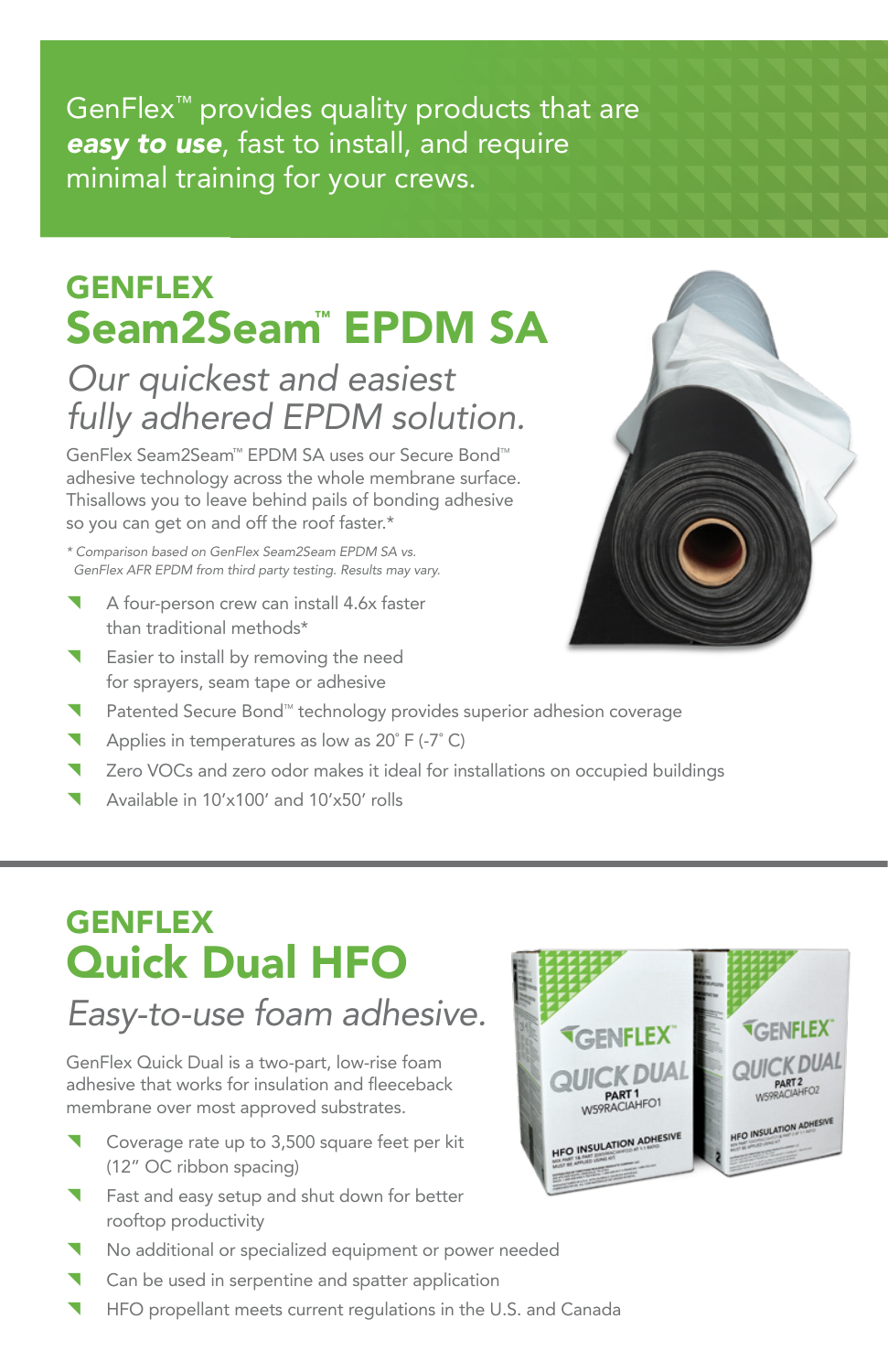#### **GENFLEX** EZFlex TPO Peel & Stick

#### *A quicker and convenient*  roofing solution.

GenFlex EZFlex TPO Peel & Stick not only is the most flexible TPO on the market\* but it also uses our Secure Bond adhesive technology making roofing installations easier and faster than ever.

*\* Based on the Taber Stiffness testing versus best-selling competitor TPO.*

Engineered to be more flexible allowing for easier installations especially on complex roofs



## **GENFLEX** Quick Jet

#### *Get the job done quicker and easier.*

GenFlex Quick Jet low-temperature, LVOC spray adhesive helps boost productivity and reduce labor cost. It's designed to be portable and easy to use, and it's the perfect alternative to roll-on adhesives for all GenFlex non-SA single-ply membranes.‡

*‡ Comparison based on Quick Jet vs. GenFlex AFR EPDM/GenFlex All Purpose Bonding Adhesive from third party testing. Results may vary.*

- Faster installation with minimal flash off
- Cover more roof with each canister (650–1,000 square feet)
- Applies in temperatures as low as 25° F (-4° C)
- Each resealable canister is all-inclusive so you can avoid purchasing expensive spray rigs

# *Easy* to use... *Fast* to install.